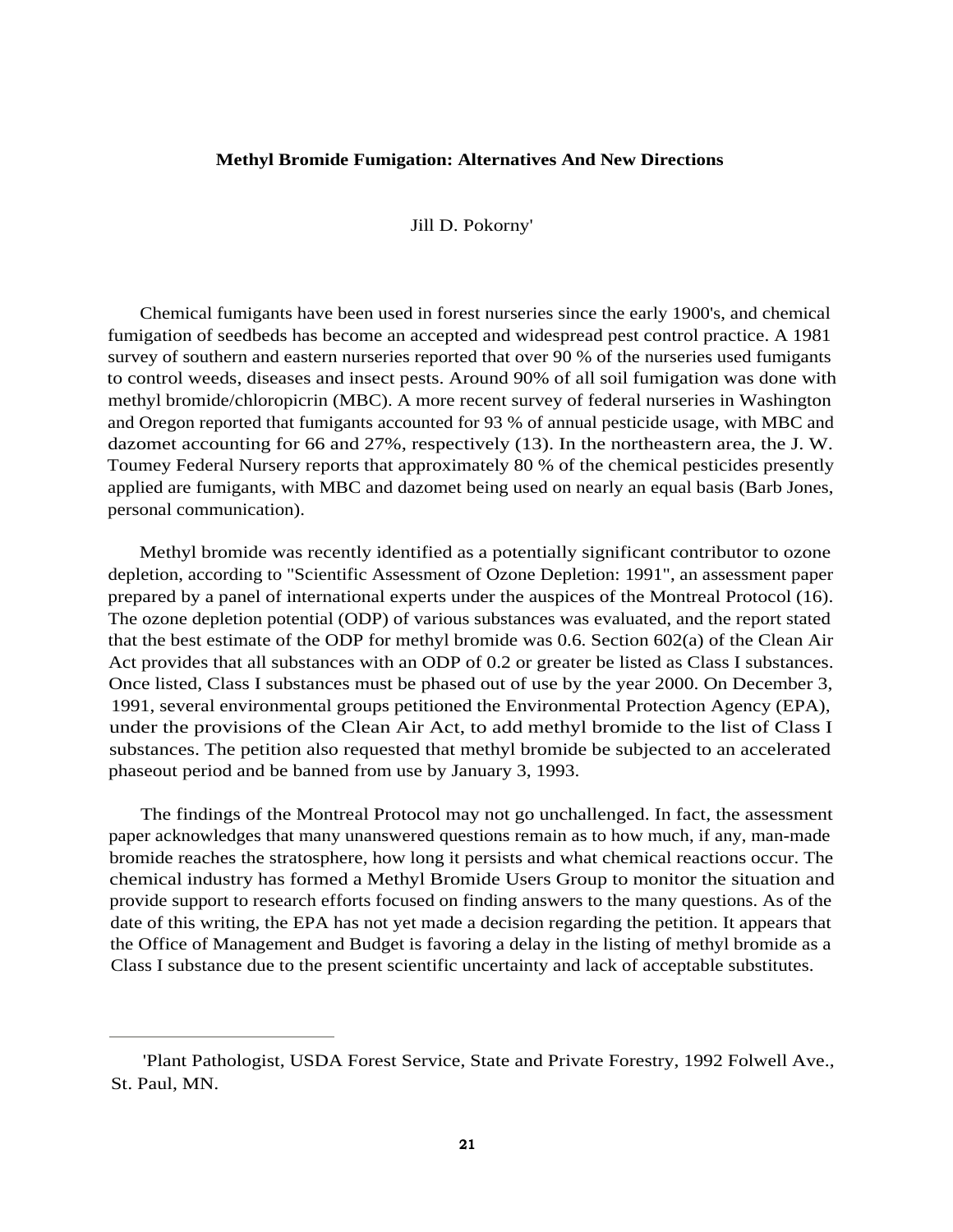Clearly, the fate of methyl bromide is uncertain. There is a serious threat that it will be banned from use in the near future. Other fumigants may also face a similar fate in the years ahead. As nursery managers and researchers, we must be proactive in our approach to dealing with this situation and begin exploring alternative pest management practices. The principles of integrated pest management (IPM) provide a basis for selecting and evaluating alternatives to methyl bromide fumigation in forest nurseries.

A central concept of IPM is the maintenance of pests at tolerable levels, utilizing management practices which were selected for their effectiveness as well as their impact on economics, human health and the environment. The decision-making process for implementing IPM provides the structure for selecting and evaluating alternative pest management practices. Key steps in the decision-making process include: 1.) assessment of the situation to determine if there is a disease problem in need of treatment; 2.) determination of available/alternative management methods; 3.) selection of the best method(s), based on analysis of benefits and drawbacks; 4.) implementation of selected management method(s) and 5.) evaluation and documentation of the effectiveness of selected management method(s). The purpose of this paper is to provide basic information on disease assessment and explore possible alternatives to the use of methyl bromide fumigation in northern forest nurseries.

#### Integrated Pest Management Approach

### DISEASE ASSESSMENT

Assessment of the situation to determine if there is a disease problem in need of treatment is the first step in implementing IPM. This is best determined by reviewing the past history of disease problems on the site, conducting regularly scheduled field inspections to record disease incidence and severity and laboratory analysis of symptomatic seedlings to identify any pathogenic fungi. Since chemical fumigants are applied on such a widespread basis, a test to determine the benefits of fumigation is also helpful in evaluating disease pressure and the need for treatment. "Check" or untreated blocks should be left in seedbeds and seedling yield information such as height, caliper, biomass and root growth collected and compared between fumigated and unfumigated blocks. A final test is to harvest and grade seedlings and compare the number of shippable seedlings and income generated between fumigated and unfumigated blocks. Income generated can then be compared directly to the cost of chemical fumigation.

## DETERMINATION OF AVAILABLE/ALTERNATIVE MANAGEMENT METHODS

#### Alternative Fumigants

All currently registered fumigants do a reasonably good job of managing common soilborne pathogenic fungi, especially at the higher rates. Some researchers have observed less than satisfactory results; however, in managing Fusarium root rot of white pine, even when applying the higher rates of MBC and dazomet (Jennifer Juzwik and Sylvia Greifenhagen, personal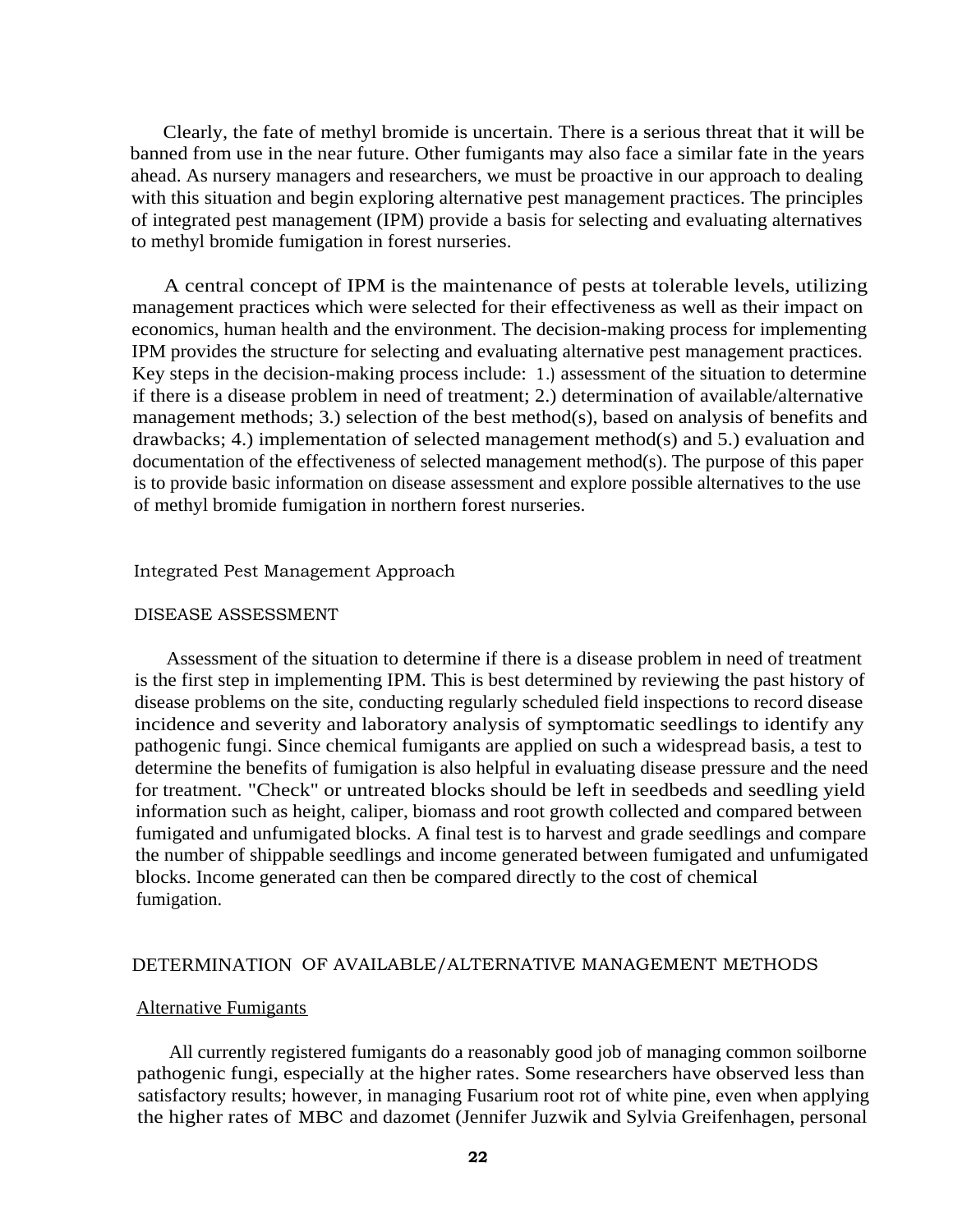communication). Only MBC-33 has been documented to control Cylindrociadium spp. and Macrophomina phaseolina which form resistant structures called sclerotia (10).

The fumigant, dazomet, will likely be the most frequently applied alternative fumigant, should methyl bromide be banned. Dazomet is a microgranular formulation which poses fewer human health risks, requires no tarp or highly specialized application equipment and is not a restricted use chemical.

# Seed Quality Testing

Our current knowledge of seedborne pathogens and their impact on forest nursery production is limited. Testing to determine seed quality and vigor has not been routinely conducted, making it impossible to accurately predict losses due to seedborne pathogens. Germination testing is done on a more routine basis; however, test results provide very little useful information. For example, the germination test determines only the number of seeds which are able to germinate and does not account for those seeds which die from seedborne damping off diseases, after germination.

A three tier seed quality test consisting of a germination test, a culture test, and a seedling vigor test would assist managers in determining the need for seed treatments or in furrow soil drenches and/or selection of a new seedlot. The germination test would be included for a direct comparison to the seedling vigor test. The culture test would involve culturing 100 surface disinfected seeds to determine the numbers and kinds of seedborne fungi present. The seedling vigor test would involve planting 100 seeds in sterilized growing media and maintaining them in the greenhouse at temperatures typical of spring field conditions. After 4-6 weeks, emergence counts and seedling vigor would be recorded. The seedlings exhibiting poor vigor (stunting, stem and root lesions) would be recorded and this number would be subtracted from the total number of emerged seedlings to determine the potential stand count. Based on the potential stand count and culture test results, decisions could be made regarding the need for seed treatments, in furrow soil drenches, modifying sowing densities and/or selection of a new seedlot.

## Seed Treatments

In the past, nursery managers routinely treated seed with fungicides prior to sowing. Currently, fungicide seed treatments are applied less frequently due to the phytotoxic effects on germinating seeds, narrow window of control, reduced availability of fungicides labeled for use as seed treatments, and possible adverse effects on human health and the environment.

Cleansing or surface disinfection of the seed is becoming increasingly popular as a method to manage seedborne pathogens. A running tap water rinse has proven effective in reducing disease inoculum, without phytotoxic effects. Effective surface disinfection methods using bleach, ethanol and/or hydrogen peroxide have been documented for Douglas-fir and several species of pine; however, additional testing is necessary for other tree species  $(1,4,11,15)$ .

Further research is warranted in the following areas: 1.) refinement of a seed quality test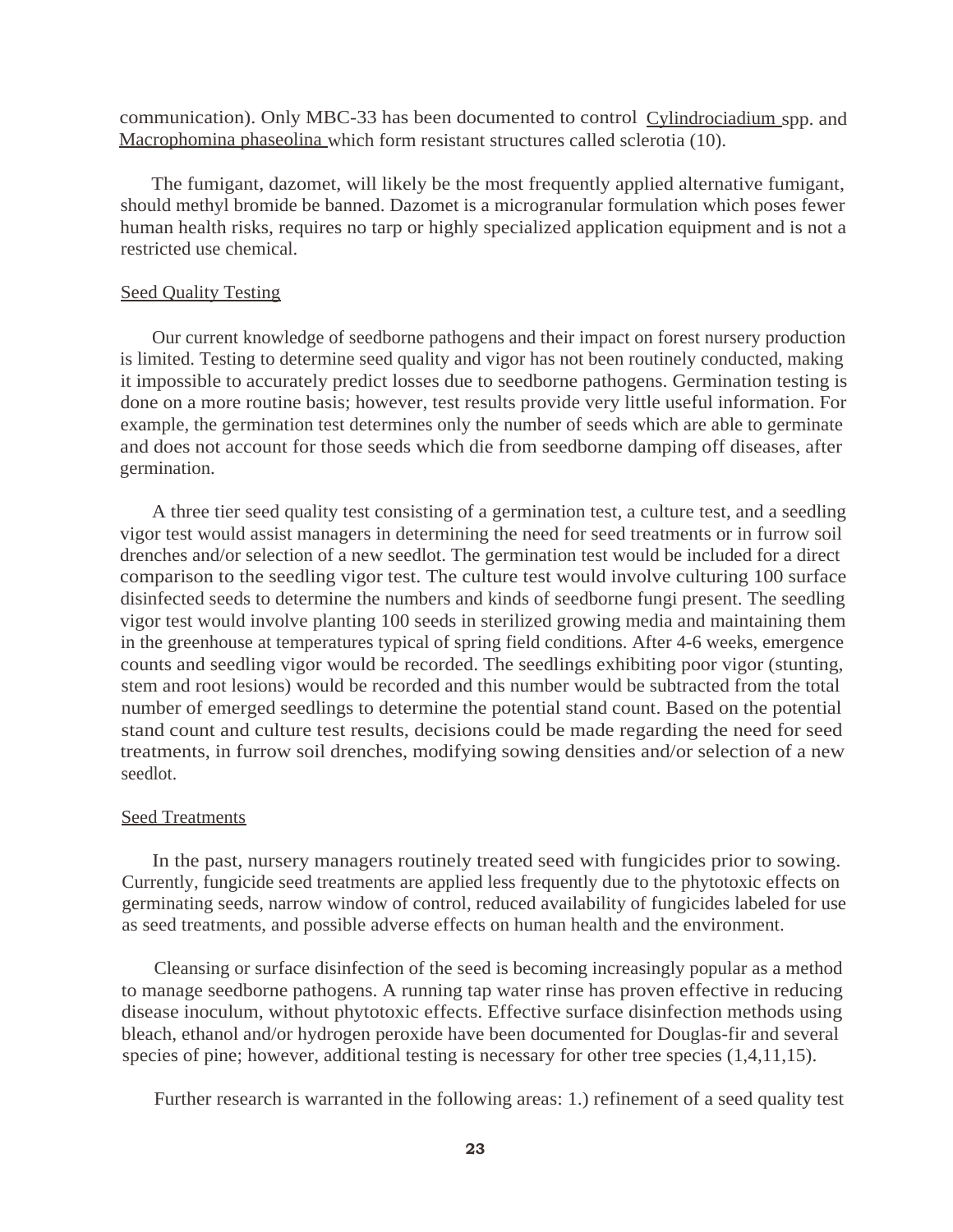to determine the need for seed treatment or selection of a new seedlot; 2.) pathogenicity testing and determination of economic impact of seedborne fungi; 3.) testing of "safe" surface disinfection methods on other tree species; 4.) efficacy testing and phytotoxic screening of systemic fungicide seed treatments; 5.) investigation of new seed treatment technologies which may reduce phytotoxicity to germinating seed and improve seed storability; and 6.) investigation of the application of beneficial microorganisms to seeds to provide control of root diseases and enhancement of plant nutrient uptake and growth.

# Fungicide Soil Drenches

The effectiveness of fungicide soil drenches in managing root diseases in forest nurseries is variable. Their effectiveness is often reduced because of rapid microbial inactivation or binding or organic matter or clay particles. Several nurseries in our area; however, report consistent success in raising jack and red pine with application of fungicide seed treatments and soil drenches, in the absence of soil fumigation. We must closely examine their management practices for information on kinds, rates and dates of fungicides applied, cropping history and cover crops, past history of disease and look for common threads which may have contributed to their success.

The efficacy of the thiophanate methyl fungicides (Topsin M and Cleary's 3336), which are systemic in their mode of action and provide longer lasting control, show potential and should be investigated under various application regimes. In furrow application of fungicides should receive particular attention. In furrow application would physically place the fungic2ide on and near the seed, and possibly eliminate the problem of limited mobility of fungicides in the soil their inability to reach the seed zone when applied as soil drenches.

# Cover Crops

The influence of cover crops and soil amendments on pathogen populations and seedling survival and quality is currently being researched. Recent experiments show that the incorporation of beans, pea or sudan grass cover crops increased population levels of Fusarium sp. and Pythium sp. in unfumigated soils (5). Bare fallow treatments resulted in significantly increased seedling survival and quality over cover crop treatments, regardless of whether the soils were fumigated. Legume cover crops harbored higher pathogens levels and resulted in greater seedling mortality levels than sudan grass cover crop treatments.

Other studies are investigating the potential of Brassica sp. cover crops as natural fumigants (Hansen et.al., unpublished). Brassica sp. contain glycosinulate which breaks down to methyl isiothiocyanate gas and possesses biocidal activity. Rape seed also contains glycosinulate and is currently being investigated as an amendment to Brassica sp. cover crops.

Bare fallowing, as a cultural practice to reduce soil pathogens populations and assist in the management of root diseases in forest nurseries, shows excellent potential and should be further investigated. Researchers are currently working to develop methods to minimize soil erosion losses on fallow soils such as the application of latex forming material, hydromulch and recycled paper mulches.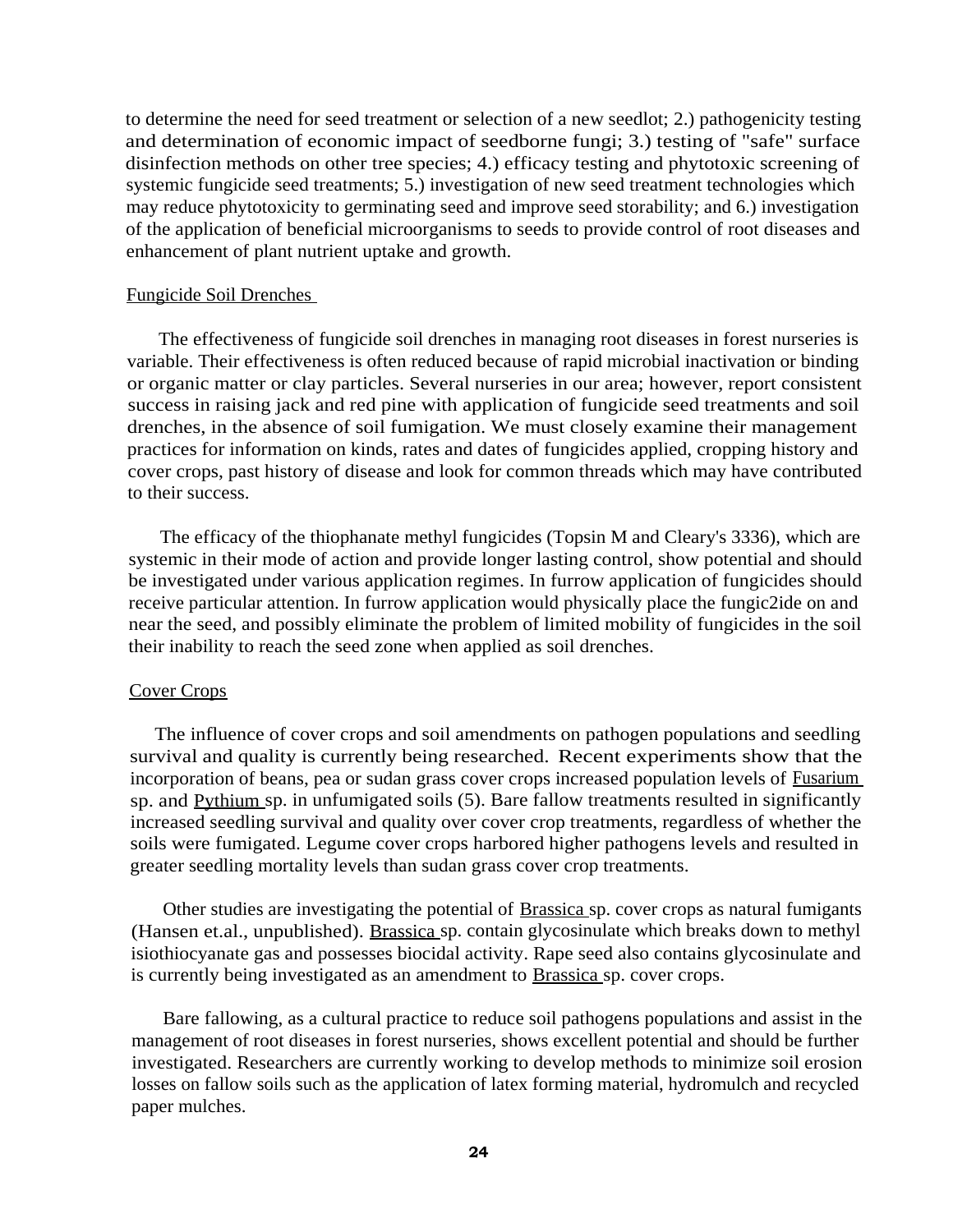#### Composts

Composting of crop residues, if properly done, generates lethal temperatures for most plant pathogens, except some viruses. During the past two decades, various composted organic wastes prepared from tree barks, municipal solid wastes and sewage sludges have partially replaced peat in container media used for the production of ornamentals Recycling of these wastes has been adopted in many parts of the world because the cost of composts may be lower than those of peats and production costs often are decreased since some of the composted-amended with composted bark suppress soilborne plant pathogens and reduce plant losses.

Composted tree bark has been used successfully for control of some soilborne diseases and has been most widely adopted for the production of containerized nursery stock such as azalea, Easter lily, ferns, poinsettia and rhododendron. In these cropping systems, it has eliminated the need for sterilization of media and reduced the need for application of soil fungicides (25).

Suppressive effects of compost-amended substrates are largely due to natural recolonization of composts by antagonist fungi and bacteria after peak heating. Fungal antagonists that are the most effective for control of various soilborne plant pathogens in bark-composted amendments are Trichoderma spp. and Gliocladium virens. A variety of bacteria antagonists, all of which are rapid colonizers of organic matter, also play a role and include Flavobacterium balustinum, Pseudomonas putida and Xanthomonas maltophila. Some composts, particularly those prepared from hardwood and pine barks, release inhibitors with fungicidal activity. These inhibitors primarily affect Phytophthora spp. and some nematodes, but do not affect Rhizoctonia solani. Other factors such tree species, particle size, pH and the C:N ratio of the compost influence the suppressive nature of composts (2,8,9).

The use of composted hardwood and pine bark, as a component of container media and as a mulch to minimize erosion losses on bare fallow seeded soils, shows excellent potential in forest nurseries as a tool in managing damping off diseases.

### Solarization

Solar heating (solarization) of soil for control of certain soilborne pathogens is a successful diseases management practice for agricultural crops grown in regions with high summer temperatures (13). Solarization works well with only a few weeks of polyethylene cover in hot climates like southern California and Israel for crops sown immediately following solar heating. Solar heating of soils in conifer tree nurseries is been evaluated in western, central and some northern regions of the United States. Solar heating of soils in these cooler regions, even with 8.5 weeks of polyethylene cover, did not proven reliable in increasing seedling survival and quality when conifer crops were sown in the spring following treatment  $(3,6,7,17)$ .

Solarization of seedbeds, followed by fall sowing or bare fallowing, may prove to be a successful alternative to methyl bromide fumigation in northern forest nurseries.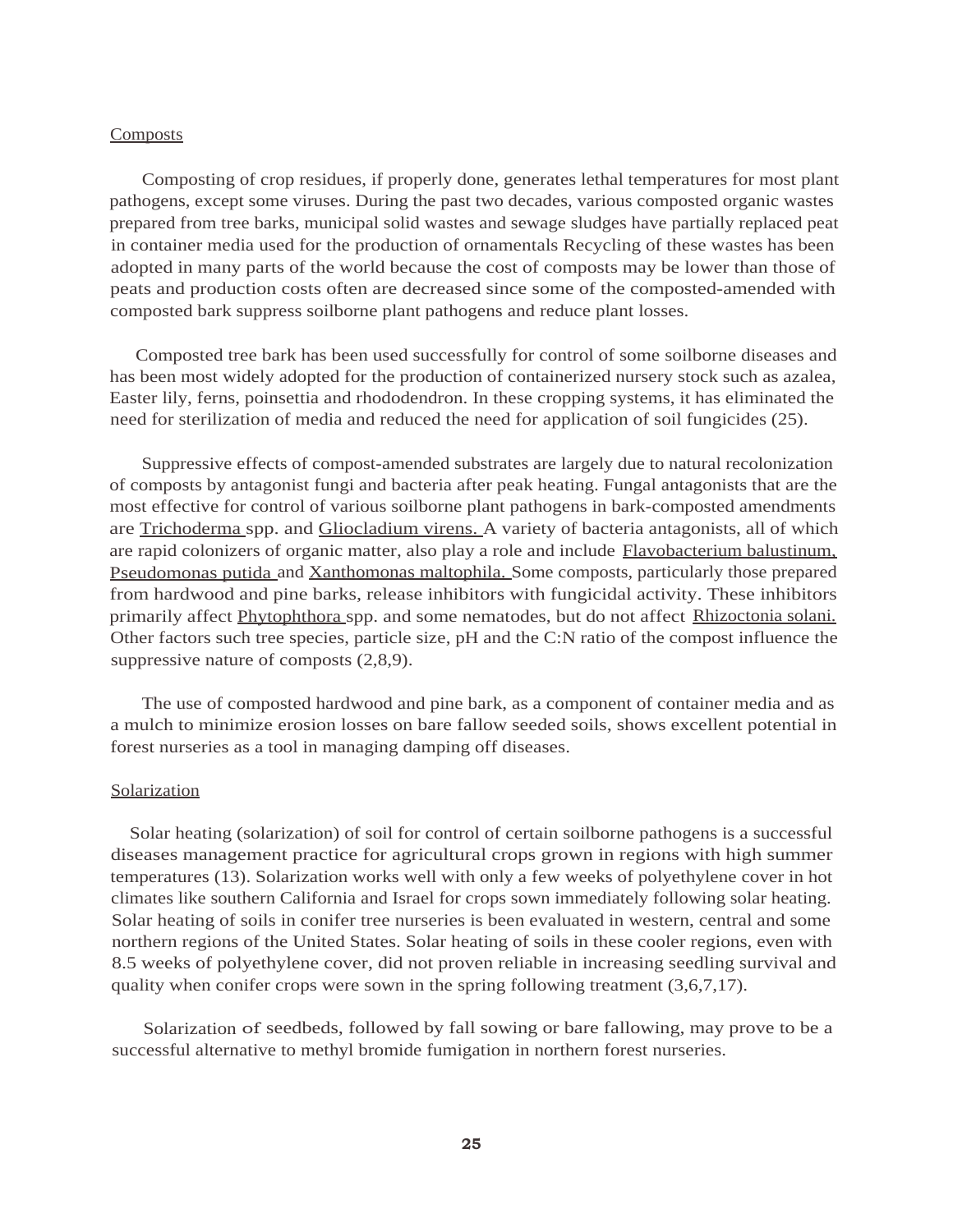#### **Summary**

Clearly, the fate of methyl bromide is uncertain. Although a decision to ban the use of methyl bromide in the U.S. by January 1993 is unlikely, the continued use of methyl bromide is under EPA review and is being closely scrutinized. In the past, the universal acceptance of methyl bromide fumigation as the best method of managing root rot diseases and weeds, pre-empted interests in investigating alternative management practices. Now, many researchers and nursery managers realize that we can no longer rely on a singular management approach; that we must be proactive and begin exploring alternative management practices immediately. IPM offers the structure for selecting and evaluating alternative pest management practices, and progressive nursery managers which implement IPM have the basic tools to tackle this issue. I have suggested some alternatives for discussion and possible future investigation. I am confident, with cooperation between researchers and nursery managers and newly available funding, we can identify successful alternatives to the use of methyl bromide fumigation in our northern nurseries.

## **LITERATURE CITED**

- 1. Campbell, S.J.; Landis, T.D. 1990. Managing seedborne diseases in western forest nurseries. Tree Planters' Notes 41: (4)3-7.
- 2. Chung, Y.R.; Hoitink, H.A.J. 1990. Interactions between thermophilic fungi and Trichoderma humatum in suppression of Rhizoctonia damping- off in a bark compostamended container media. Phytopathology 80:73-77.
- 3. Crogan, C.F.; Gresbasch. J.; Jacob, R. 1984. Evaluation of the effectiveness of soil fumigation and solarization on soilborne organisms and seedling production. USDA Forest Service, NE Area, Forest Pest Management Field Note 84-6. St. Paul, MN. 13p.
- 4. Dumroese, R.K.; James, R.L. ; Wenny, D.L.; Gilligan, C.J. 1980. Douglas-fir seed treatments: effects on seed germination and seedborne organisms. **In:** Proceedings, Combined Meeting of the Western Forest Nursery Council and Intermoutain Nurserymen's Association, Landis, T.D., technical coordinator. Tech. Rep. RM-167. USDA Forest Service, Rocky Mountain Forest and Range Experiment Station. Fort Collins, CO. pp. 155- 160.
- 5. Hamm, P.B.: Hansen, E.M. 1990. Soil fumigation, cover cropping and organic soil amendments: their effect on soilborne pathogens and the target seedling. In: Target Seedling Symposium: Proceedings, Combined Meeting of the Western Forest Nurserymen's Association, Rose,R.; Campbell, S.J.; Landis, T.D., eds. Tech. Rep. Rm-200. USDA Forest Service, Rocky Mountain Forest and Range Experiment Station. Fort Collins, Co. pp. 174-180.
- 6. Hildebrand, D.M. 1985. Soil solar heating for reductions in populations of Pythium, Fusarium, nematodes and weeds at Bessey Nursery, Halsey, Neb. USDA Forest Service, Rocky Mountain Region, Tech. Rep R2-34. Lakewood, Co. 16 p.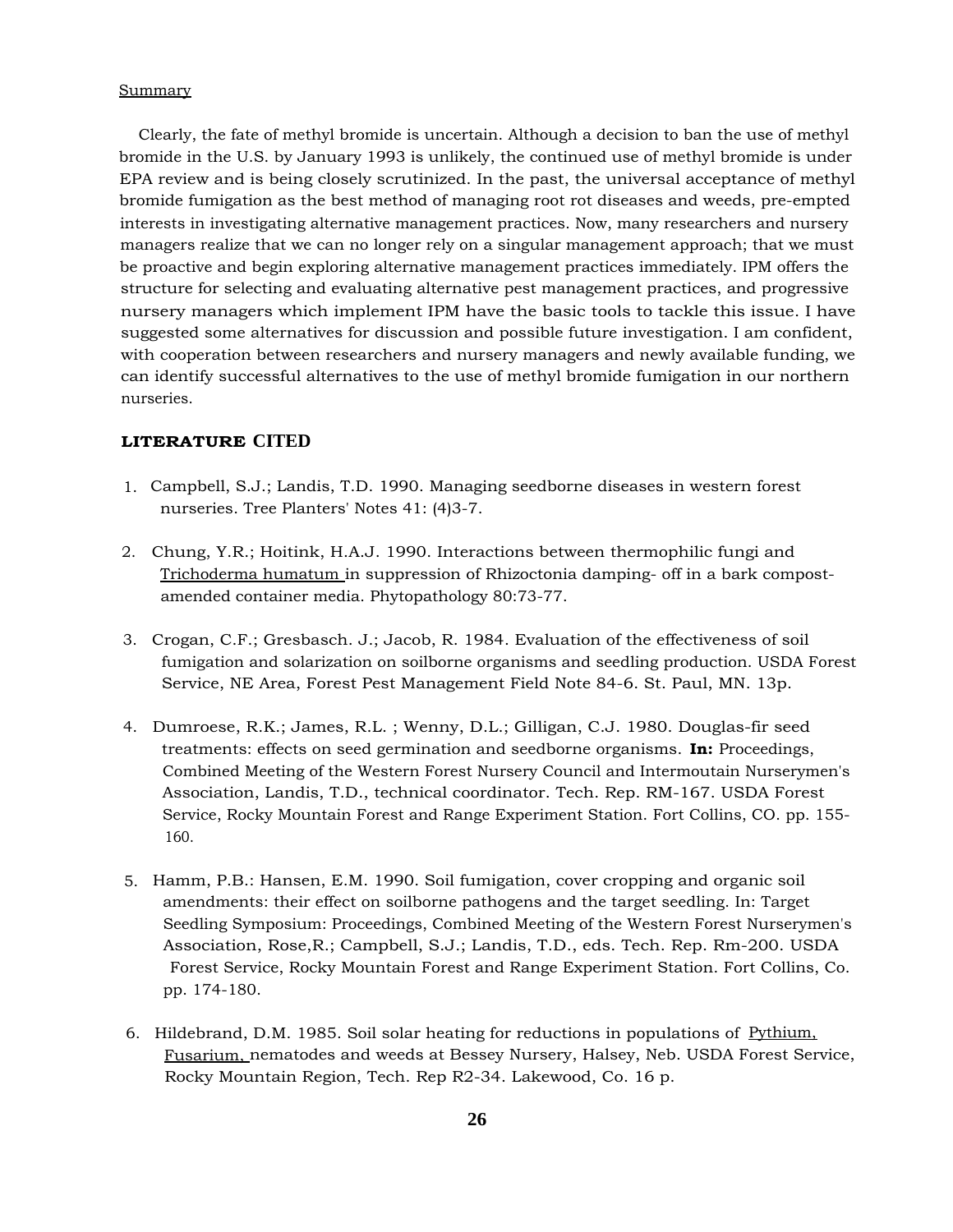- 7. Hildebrand, D.M. 1989. A review of soil solar heating in western forest nurseries. In: Proceedings, Intermountain Forest Nursery Association, Landis, T.D., ed. Tech. Rep RM-184. USDA Forest Service, Rocky Mountain Forest and Range Experiment Station. Fort Collins, Co. pp. 49-51.
- 8. Hoitink, H.A.J. 1980. Composted bark, a lightweight growth medium with fungicidal properties. Plant Disease 64:142-147.
- 9. Hoitink, H.A.J.; Fahy, P.C. 1986. Basis for control of soilborne plant pathogens with composts. Ann. Rev. Phytopath. 24:93-114.
- 10. James, R.L. 1989. Effects of fumigation on soil pathogens and beneficial microorganisms. In: Proceedings of a Meeting of the Intermountain Forest Nursery Association, Landis, T.D., technical coordinator. USDA Forest Service General Technical Report RM-184. Fort Collins, CO. pp. 29-34.
- 11. James, R.L.; Genz, D. 1981. Ponderosa pine seed treatments: effects on seed germination and disease incidence. Northern Regional Report 81-16. USDS Forest Service, Northern Region, Missouli, MT.
- 12. Jarvis, W.R. 1992. Managing diseases in greenhouse crops. American Phytopathological Society Press, 3340 Pilot Knob Road, St. Paul, MN. 288 p.
- 13. Katan, J. 1981. Solar heating (solarization) of soil for control of soilborne pests. Ann. Rev. Phytopath. 19:211-236.
- 14. Landis, T.D.; Campbell, S.L. 1989. Soil Fumigation in bareroot tree nurseries. In: Proceedings of the First Meeting of IUFRO Working Party S2.07-09 (Diseases and Insects in Forest Nurseries), Information Report BC-X-331, pp. 191-205.
- 15. Littke, W. 1990. Seed fungi. In: Growing Healthy Seedlings: Identification and Management of Pests in Northwest Forest Nurseries, Hamm, P.B.; Campbell, S.J.; Hansen, E.M., eds. Special Publication 19. Forest Research Laboratory, Oregon State University. Corvallis, OR. pp. 22-24.
- 16. World Meteorological Organization. 1991. Scientific assessment of ozone. United Nations Environment Programme, National Aeronautics and Space Administration, National Oceanic and Atmospheric Administration and U.K. Department of Environment. pp. 22-24.
- 17. Zarnstorff, J.C.; Berbee, J.C.; Cummings, J. 1983. Effects of soil solarization and of amending soil with soybean meal on populations of three soilborne fungi. Phytopathology 73:821 (Abstr. A 432).